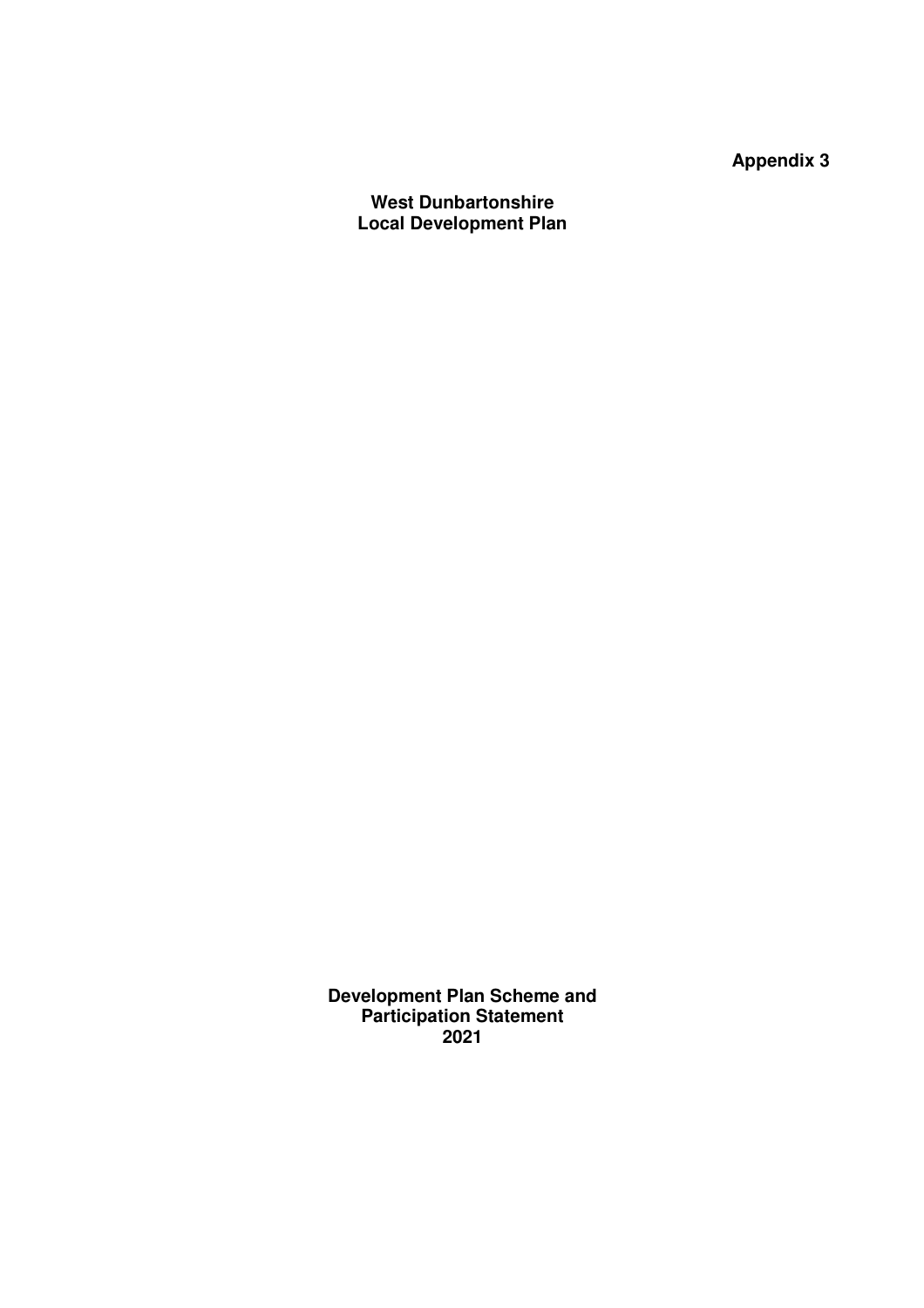### **West Dunbartonshire Development Plan Scheme and Participation Statement**

#### **Introduction**

This document provides information on existing Development Plan coverage within West Dunbartonshire and how participation will be encouraged in the plan-making process.

### **What is a Development Plan?**

It is a document which sets out policies and proposals for the use of land and buildings in the area it covers. It does this by identifying uses that will be acceptable on particular sites and by setting out criteria for the assessment of development proposals.

### **What types of Development Plan are there?**

There are two tiers of Development Plan currently in operation within Scotland (although this will change through the implementation of the Planning (Scotland) Act 2019).

Strategic Development Plans are applicable to the city-regions of Glasgow, Edinburgh, Aberdeen and Dundee, and cover more than one local authority area. These set out a longterm vision for the development of the city-regions and provide a framework for Local Development Plans.

Local Development Plans provide a more detailed planning framework, usually at a local authority level, setting out policies for assessing planning applications and identifying sites for development or protection from development.

Local Development Plans can be supported by Supplementary Guidance, which provides more detailed information on specific issues. Councils can also produce non-statutory Planning Guidance, which does not form part of the Development Plan.

#### **What Development Plans are currently in place in West Dunbartonshire?**

The Strategic Development Plan for the area, Clydeplan, was approved by Scottish Ministers on 24<sup>th</sup> July 2017 and covers the West Dunbartonshire Council area with the exception of that area within the Loch Lomond and the Trossachs National Park. Further information, including the Development Plan Scheme and Participation Statement for Clydeplan, can be found at www.clydeplan-sdpa.gov.uk.

The West Dunbartonshire Local Plan was adopted in March 2010.

The West Dunbartonshire Local Development Plan (LDP1) remains at proposed plan stage and this plan was not adopted. The Examination Report included a recommendation that a site at Duntiglennan Fields in Clydebank be included as a housing development opportunity. At its meeting of 27 April 2016, the Planning Committee declined this recommendation and the Scottish Ministers directed that the Plan is not to be adopted unless the recommendation is accepted. The plan, incorporating the accepted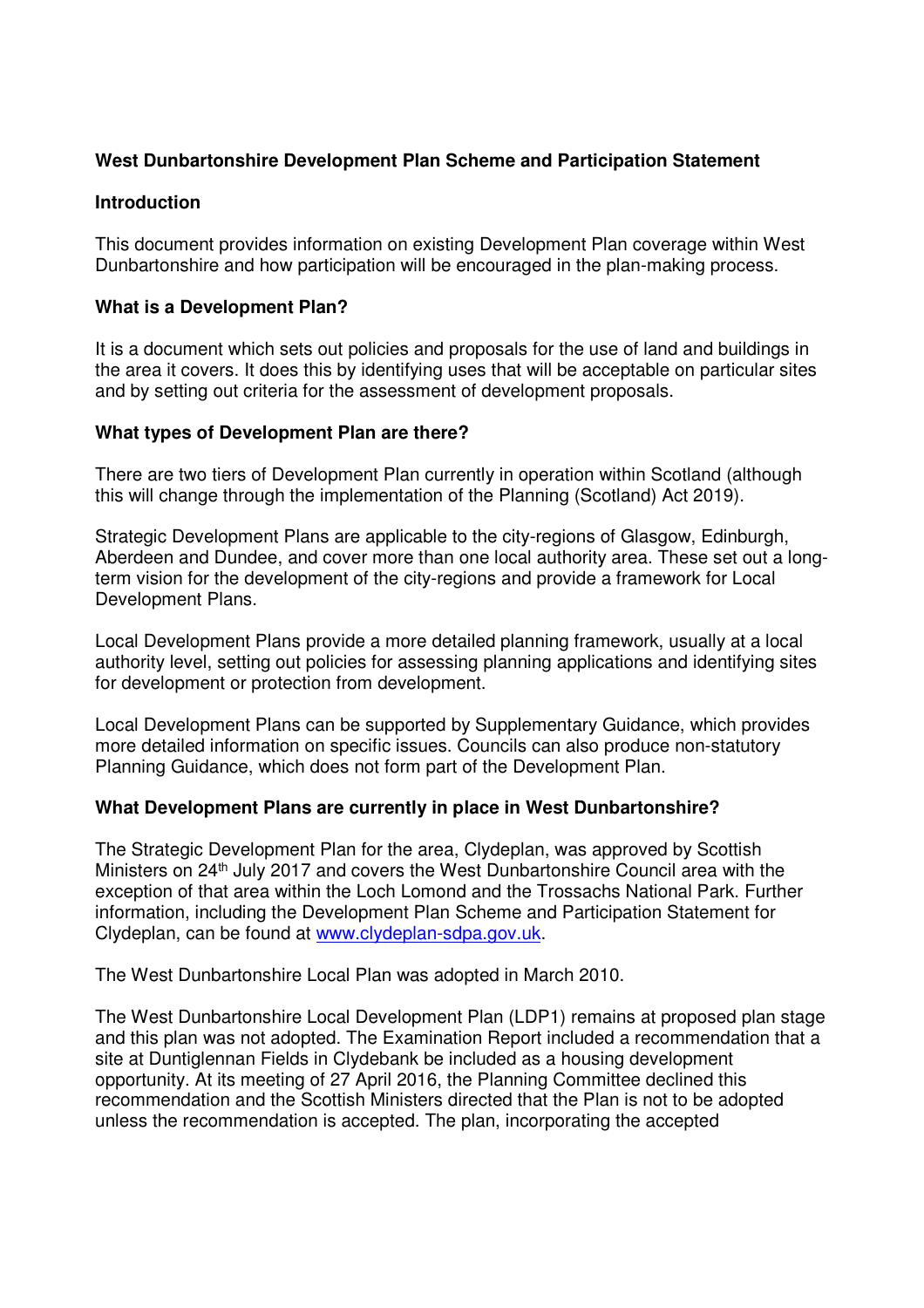modifications of the Examination Report, is referred to as the West Dunbartonshire Local Development Plan: Proposed Plan (2016).

Local Development Plan 2 was submitted to the Scottish Ministers for adoption on 26 August 2020. On 18 December 2020, the Scottish Government issued a Direction that the Plan should not be adopted unless specified modifications relating to housing matters are made. The Council is continuing to consider that Direction.

The Council has produced a number of planning guidance and other useful information documents which are listed in Appendix 1.

The Plan covering the National Park is the Loch Lomond & the Trossachs National Park Local Development Plan 2017 - 2021. Further information, including the Development Plan Scheme and Participation Statement for the Park Authority Local Development Plan can be found at www.ourlivepark.com.

#### **Planning (Scotland) Act 2019**

The Planning (Scotland) Act 2019 makes fundamental changes to the development planning system in Scotland. The first step towards implementing this new system is the preparation and publication of the fourth National Planning Framework 4 (NPF4). The draft NPF4 was laid before Parliament and published for consultation on 10 November 2021. On approval, expected in 2022, NPF4 will form part of the Development Plan for all Planning Authorities, along with Local Development Plans. Strategic Development Plans will be removed from the development plan framework, with Regional Spatial Strategies prepared, which will not form part of the Development Plan. Alongside the publication of the finalised NPF4, Regulations and Guidance relating to the preparation of new style Local Development Plans will be published. When these are published, the Council will set out its timetable for preparing the next Local Development Plan (LDP3).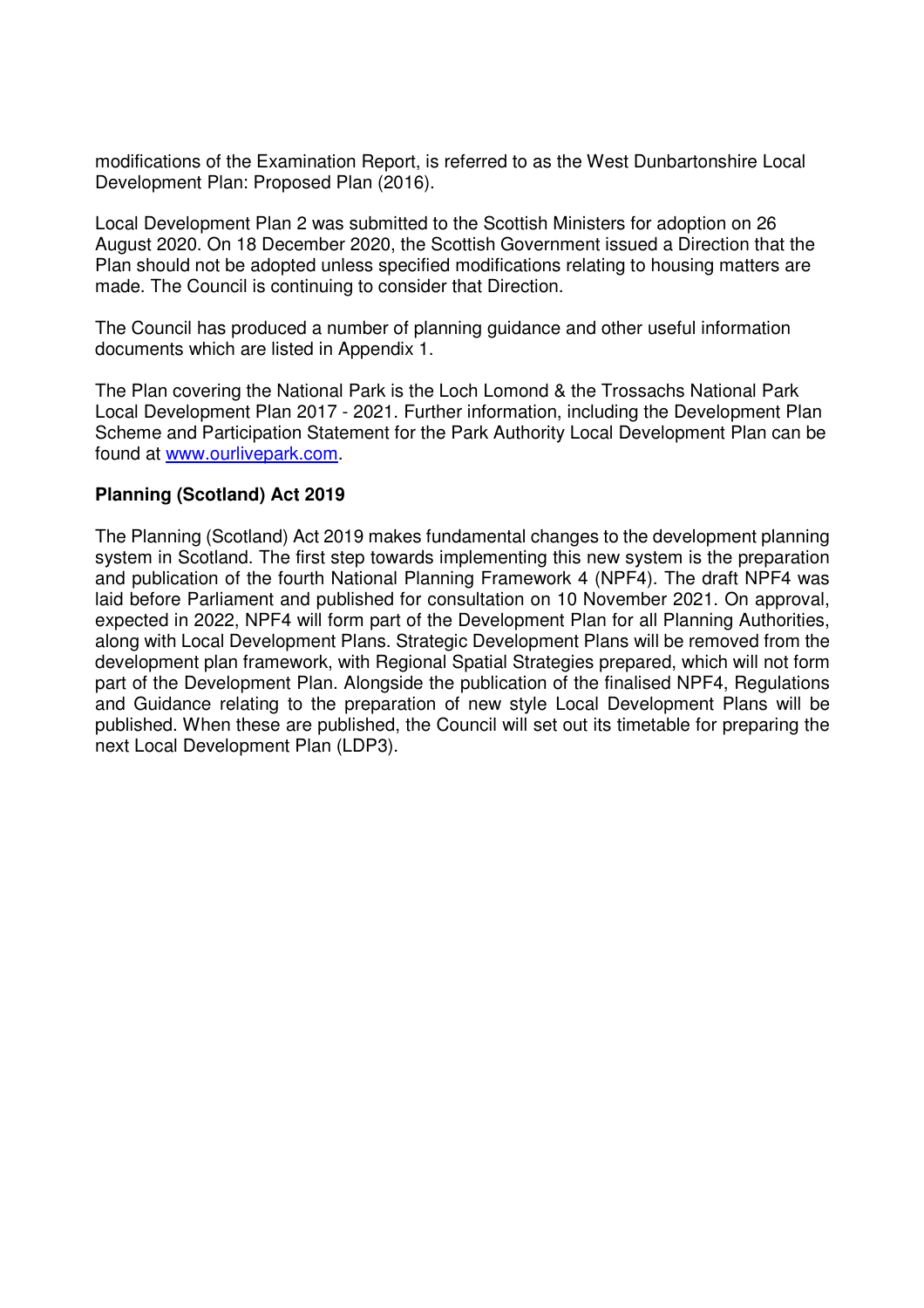# **Participation**

The Council is keen to encourage participation in the preparation of its Local Development Plan (LDP).

## **Who can participate in the preparation of the new Plan?**

Participation in the plan-making process is open to everyone: from individuals, community groups and small local businesses to investors, land owners, housebuilders and national and international companies.

## **When will participation happen?**

Participation in the preparation of LDP2 is effectively completed as the Plan has been through the Main Issues Report and Proposed Plan consultation stages and Examination. The remaining action is to inform participants of the adoption of the Plan, when that occurs.

As detailed above, the Planning (Scotland) Act 2019 will not be fully implemented until Regulations and Guidance are published. These are expected in 2022. Therefore, whilst the new requirements for consultation and participation are not known at the time this Participation Statement is being written, the Council will encourage participation throughout the development of Local Development Plan 3.

# **Contact us and register for participation**

A Local Development Plan participant database has been established to record the details of all individuals and organisations that want to be kept up to date with the Local Development Plan process. Interested individuals or organisations can have their details added to the database by contacting us through any of the methods below -

**Email:** ldp@west-dunbarton.gov.uk **Telephone:** 0141 951 7930 **Write:** Forward Planning Planning & Building Standards West Dunbartonshire Council 16 Church Street Dumbarton

G82 1QL

Further information and key documents can be found online at – www.west-dunbarton.gov.uk/council/strategies-plans-and-policies/local-developmentplanning/local-development-plan/ Facebook logo - https://www.facebook.com/WDCouncil Twitter logo - https://twitter.com/wdcplanning